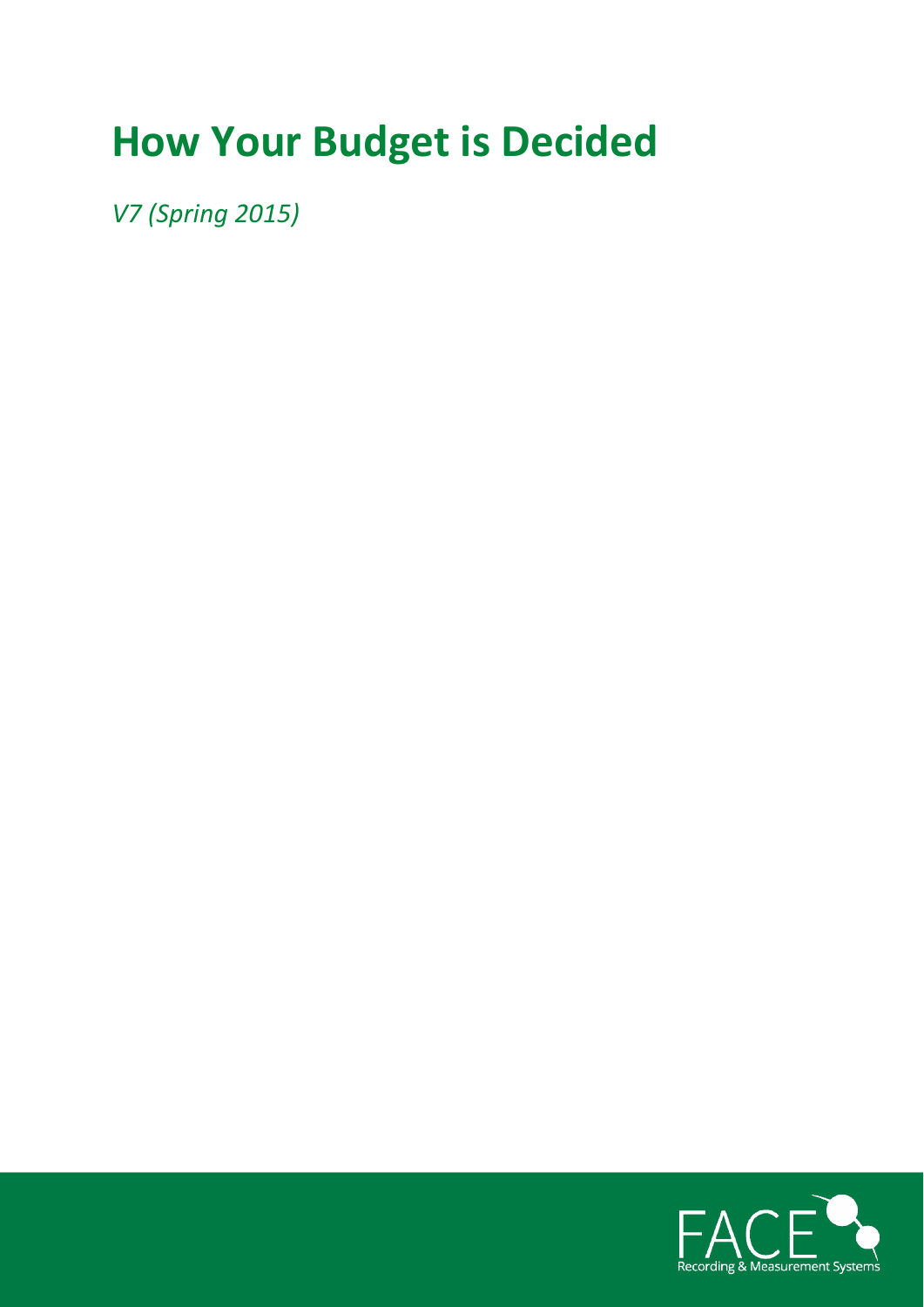## **CONTENTS**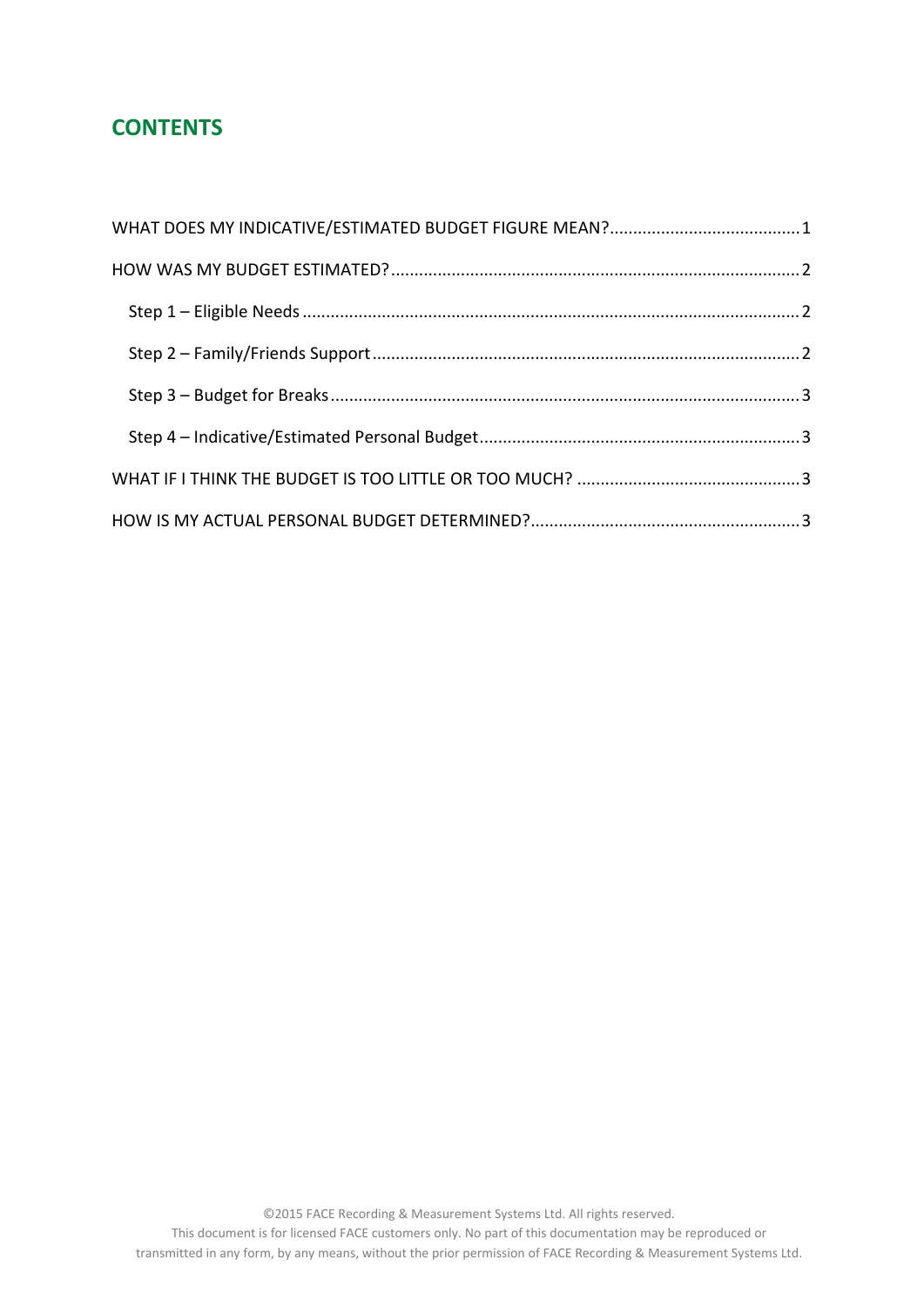# **WHAT DOES MY INDICATIVE/ESTIMATED BUDGET FIGURE MEAN?**

As a result of your assessment, we have established that you have eligible social care needs and we have provided you with an **indicative/estimated** personal budget.

Your indicative personal budget is an estimate of how much money is needed to help you meet your eligible social care needs and outcomes. The figure only takes into account the social care needs which your Local Authority has identified as being eligible to be met by your local council. Even if you have some lower levels of need in other areas, support for these will not be included in your indicative budget unless your Local Authority has found them to be eligible. For example, if a Local Authority finds you eligible for support to manage your nutrition and personal hygiene, your indicative budget will only include money to help you achieve outcomes in these areas.

There are three key factors involved in estimating your budget:

- 1. **Your assessment of need.** The FACE Overview Assessment tool captures information about your needs and circumstances – using both free‐text 'narrative' questions and questions that describe your level of need in different areas of your daily life. You should have received a copy of your assessment, as well as a summary which clearly sets out your eligible outcomes from the following list:
	- Your ability to maintain a habitable home environment
	- Your ability to manage and maintain your nutrition
	- Your ability to managing toilet needs
	- Your ability to maintain personal hygiene
	- Your ability to be appropriately clothed
	- Your ability to develop and maintain family or other personal relationships
	- Your ability to make use of necessary facilities or services in the local community
	- Your ability to access and engage in work, training, education or volunteering
	- Your ability in carrying out any caring responsibilities for a child
	- Your ability to be able to make use of your home safely

These are the areas of your life for which the Care Act 2014 suggests you may be eligible to receive support from  $1<sup>st</sup>$  April 2015. In each of these areas an answer or a set of answers has been recorded on the assessment form that reflects your situation. The questions and answers have been carefully designed to enable the production of an accurate estimate of the amount of money required to meet your eligible social care needs and outcomes.

2. **The Resource Allocation System (RAS).** The 'scored' answers from your assessment are used by the 'FACE Resource Allocation System' to calculate an estimate of the cost of meeting your eligible social care needs and outcomes. The FACE RAS was selected by your Local Authority as the most suitable method of doing this. It was developed in conjunction with independent researchers at UCL, London, working with a large group of Local Authorities. It has been refined over a period of several years using information on the needs and support costs of thousands of individuals with social care needs across the country and has been demonstrated to make an accurate prediction of the costs of meeting people's needs.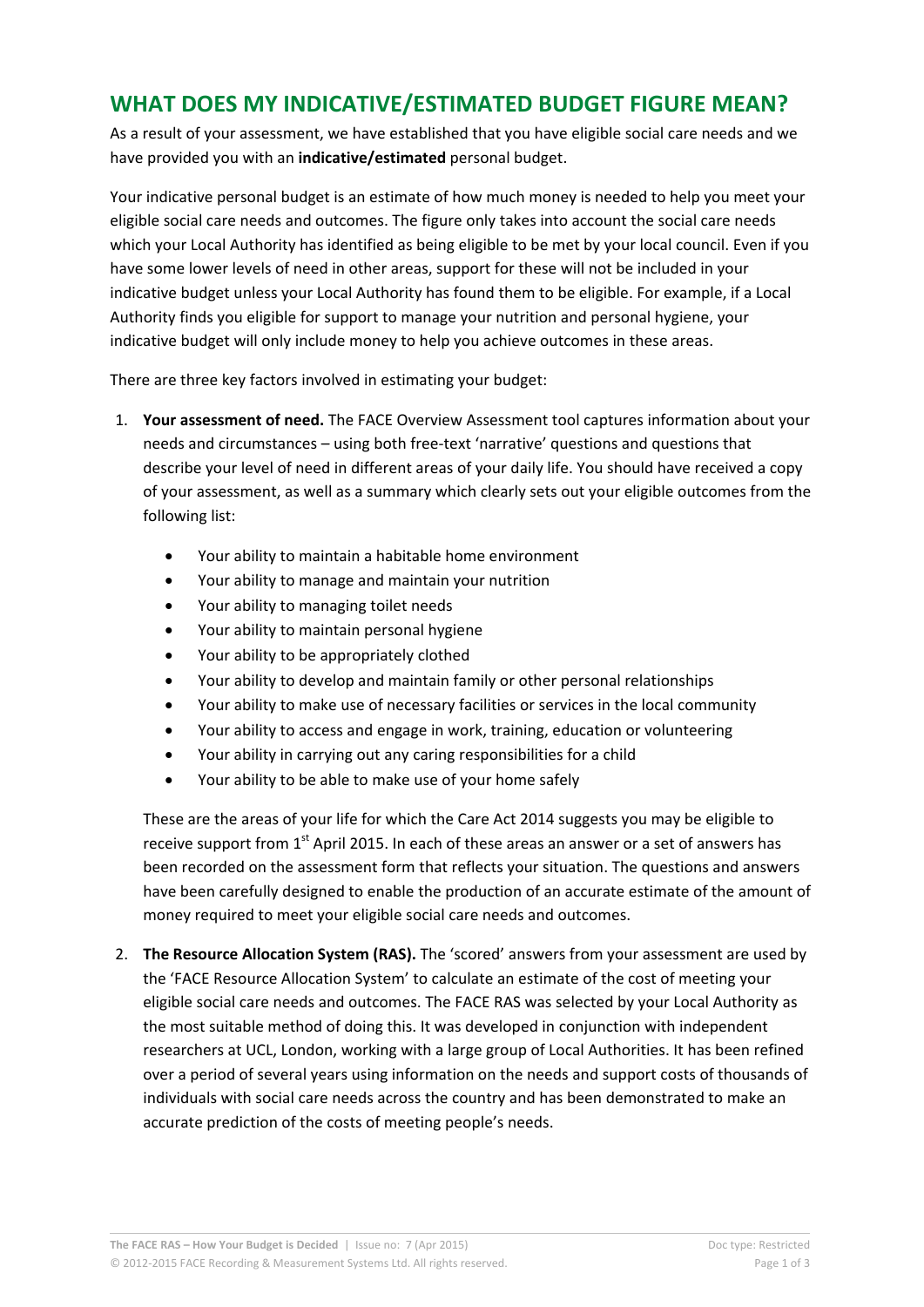3. **The local market for services and support**. Before being used, the Resource Allocation System has been tailored to reflect the costs of different types of services in your local area. This is important – as, for example, the average cost of an hour of care varies significantly between different areas. Decisions have also been made by your Local Authority concerning the local availability of different types of services to meet different needs. Such decisions have also been reflected in your indicative budget.

## **HOW WAS MY BUDGET ESTIMATED?**

The diagram below illustrates the main stages of the calculation process:



### **Step 1 – Eligible needs**

The first step in estimating your budget is to apply different 'weightings' to the answers in your assessment. For example, suppose you needed help with dressing in the morning, a different weighting would apply where your need was determined as 'Unable to manage – needs **one** other to undertake' compared to 'Unable to manage – needs **two** others to undertake'.

The weightings for all of the different areas in which you need support (e.g. managing toilet needs, maintaining family relationships) are then combined. This is not simply a process of adding up the weightings as in 'a + b + c', because it may be the case that some of your needs could be met at the same time (the support you may receive for one task could also cover other tasks). A good example is where you might need someone to help with dressing in the morning and preparing a meal in the evening. If you also need someone to drop by once or twice a day to make sure that you are safe then these checks could be done in the morning at the same time as helping you with dressing and in the evening along with helping to prepare your meal. So, in this situation you would not need any additional money in your budget to ensure you stay safe over and above that allocated for help with dressing and preparing meals.

The 'overlap' described above is taken into account when estimating your budget and an overall amount of money is then allocated to help you achieve your outcomes across all of the areas listed on the previous page – taking into account the costs of care and support in your local area. The approach has been tested with other local service users before being used routinely. The system did not go 'live' until testing had demonstrated that, in the majority of cases the system does provide a reasonable indication of the money needed – and it will continue to be regularly checked and updated to ensure that it remains accurate.

## **Step 2 – Family/friends support**

Where you have family, friends or neighbours that are providing you with some or all of the (unpaid) support that you need, your assessment should capture to what extent they are able and willing to continue providing support. The recorded levels of 'ongoing' support they have agreed they will provide in different areas are then used to adjust your indicative budget accordingly.